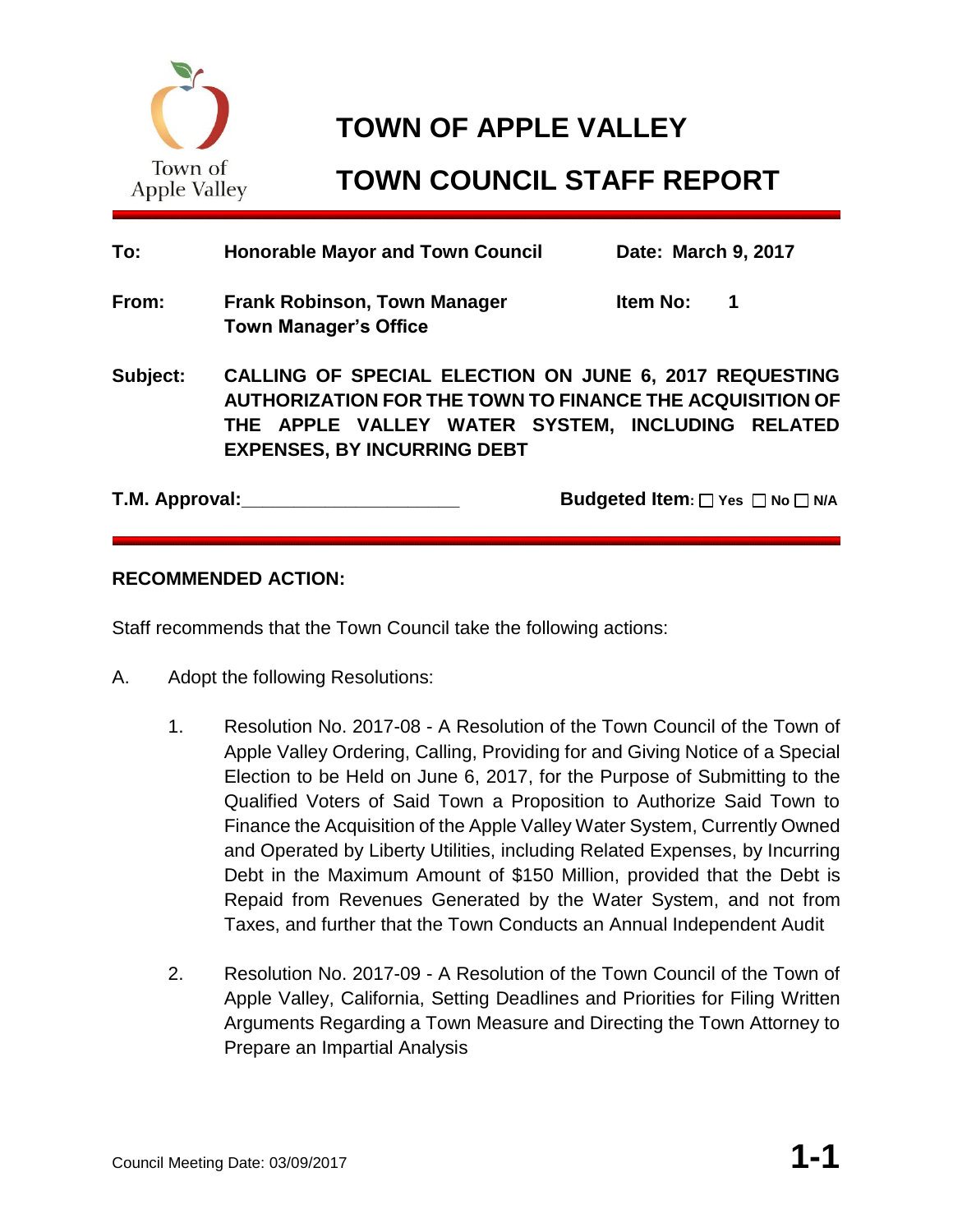3. Resolution No. 2017-10 - A Resolution of the Town Council of the Town of Apple Valley, California, Providing for the Filing of Rebuttal Arguments for a Town Measure to be Placed on the June 6, 2017 Special Municipal Election Ballot

# **SUMMARY:**

Staff recommends that the Town Council consider the adoption of three (3) Resolutions placing a measure on the June 6, 2017 ballot requesting voter authorization to finance the acquisition of the Apple Valley Water System, currently owned and operated by Liberty Utilities, including related expenses, by incurring debt in the maximum amount of \$150 million, provided that the debt is repaid from revenues generated by the water system, and not from taxes, and further that the Town conducts an annual independent audit.

# **BACKGROUND:**

# **THE APPLE VALLEY WATER SYSTEM**

The Apple Valley Water System is an integrated and independent water system that provides water service primarily in the Town. In addition, the Apple Valley Water System includes some small geographic areas outside the Town's boundaries in limited portions of the City of Victorville and a small unincorporated area of the County of San Bernardino. The Apple Valley Water System is currently owned and operated by Liberty Utilities (Apple Valley Ranchos Water) Corp., a subsidiary of Liberty Utilities, Co., which is in turn owned by Canadian power giant Algonquin Power & Utilities Corp.

## **ACQUISITION OF APPLE VALLEY WATER SYSTEM**

The Town began exploring the potential acquisition of the Apple Valley Water System in response to a number of factors, including, but not limited to, the following: longstanding public concern about escalating water rates; the significantly higher water rates paid by customers of the Apple Valley Water System as compared to neighboring jurisdictions; lack of local control over water rates, service, expenditures, and policy; lack of responsiveness and accountability of the owners to the concerns of ratepayers within the service area; and the lack of transparency in the operation of the Apple Valley Water System.

At the direction of the Town Council, Town staff and expert consultants undertook an exhaustive evaluation process. This process included: reviewing official filings, reports and documents; conducting public meetings seeking input from the community; retaining engineering and financial consulting firms; preparing a report by a utility valuation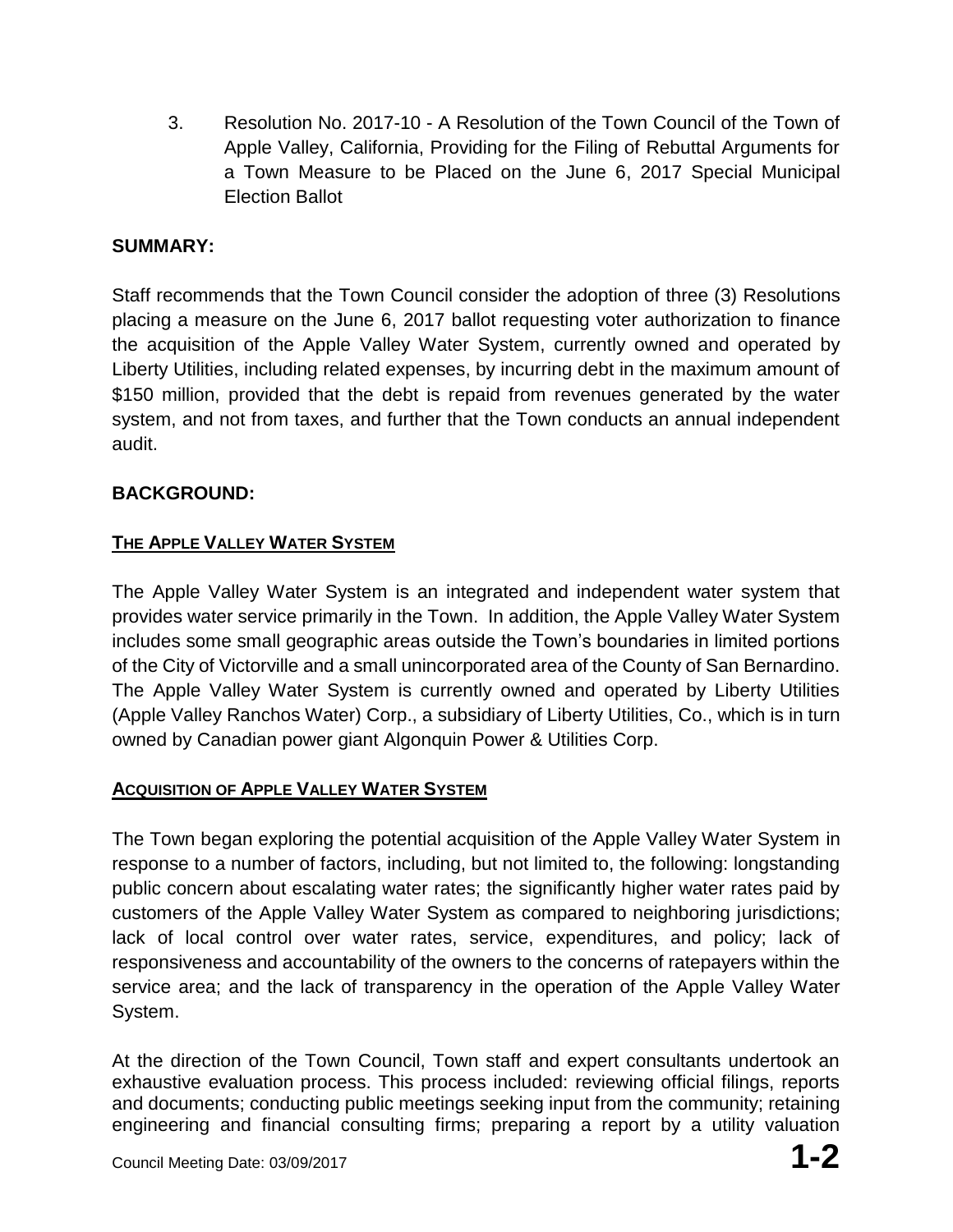professional with expertise in utility appraisals to evaluate the fair market value of the Apple Valley Water System; preparing and presenting a detailed Final Environmental Impact Report on the proposed acquisition; and preparing and presenting a detailed financial feasibility analysis considering the financial consequences of municipal ownership of the Apple Valley Water System.

On June 26, 2015, in compliance with the requirements of Section 7267.2 of the Government Code, the Town transmitted a formal offer to acquire the Apple Valley Water System from its owners for its appraised fair market value of \$50.3 million following the appraisal process. The offer included a full description of the Apple Valley Water System proposed to be acquired. On July 24, 2015, then owner Apple Valley Ranchos Water Company rejected the Town's offer, refused to negotiate with the Town, and made it clear that it was unwilling to sell the Apple Valley Water System separate from the other entities owned by its owner Park Water Company. No appreciable change has occurred in the owner's posturing since it was acquired by Liberty Utilities.

Although the Town considered acquisition a last resort, at a special meeting on November 17, 2015, the Town Council adopted two (2) Resolutions of Necessity authorizing the acquisition, by eminent domain, of the Apple Valley Water System. At the same meeting, the Town Council certified a Final Environmental Impact Report (SCH #2015061078), which analyzes the environmental impacts associated with the Town's acquisition of the Apple Valley Water System. On January 8, 2016, the Town formally initiated a condemnation action to acquire the Apple Valley Water System.

## **LIBERTY UTILITIES FUNDED MEASURE V**

On June 28, 2016, the Town Council received, filed, and accepted the Certificate of Sufficiency of Initiative Petition issued by the Town Clerk for an initiative petition proposing the adoption of an ordinance amending the Apple Valley Municipal Code by requiring voter approval before the Town can issue public debt of more than \$10,000,000 in connection with the acquisition, construction, improvement, or financing of an enterprise (as that term is defined in state law) when the debt is to be repaid by fees collected by the Town and not from the Town's taxpayer revenues ( "Measure V").

The drafting and signature gathering effort on the petition for Measure V was funded by Liberty in an apparent effort to frustrate the Town's efforts to acquire the Apple Valley Water System.

After five (5) months of paid signature gathering, the petition for Measure V was signed by twelve percent (12%) of registered voters in the Town. In accordance with state law, the Town Council placed Measure V before Apple Valley voters at the General Municipal Election/Statewide general election held on November 8, 2016. A majority of voters voting on Measure V approved it.

Measure V requires the Town to obtain voter approval before it may finance the acquisition of the Apple Valley Water System and to conduct such an election pursuant to the rules set forth in the Revenue Bond Law of 1941, regardless of whether the debt is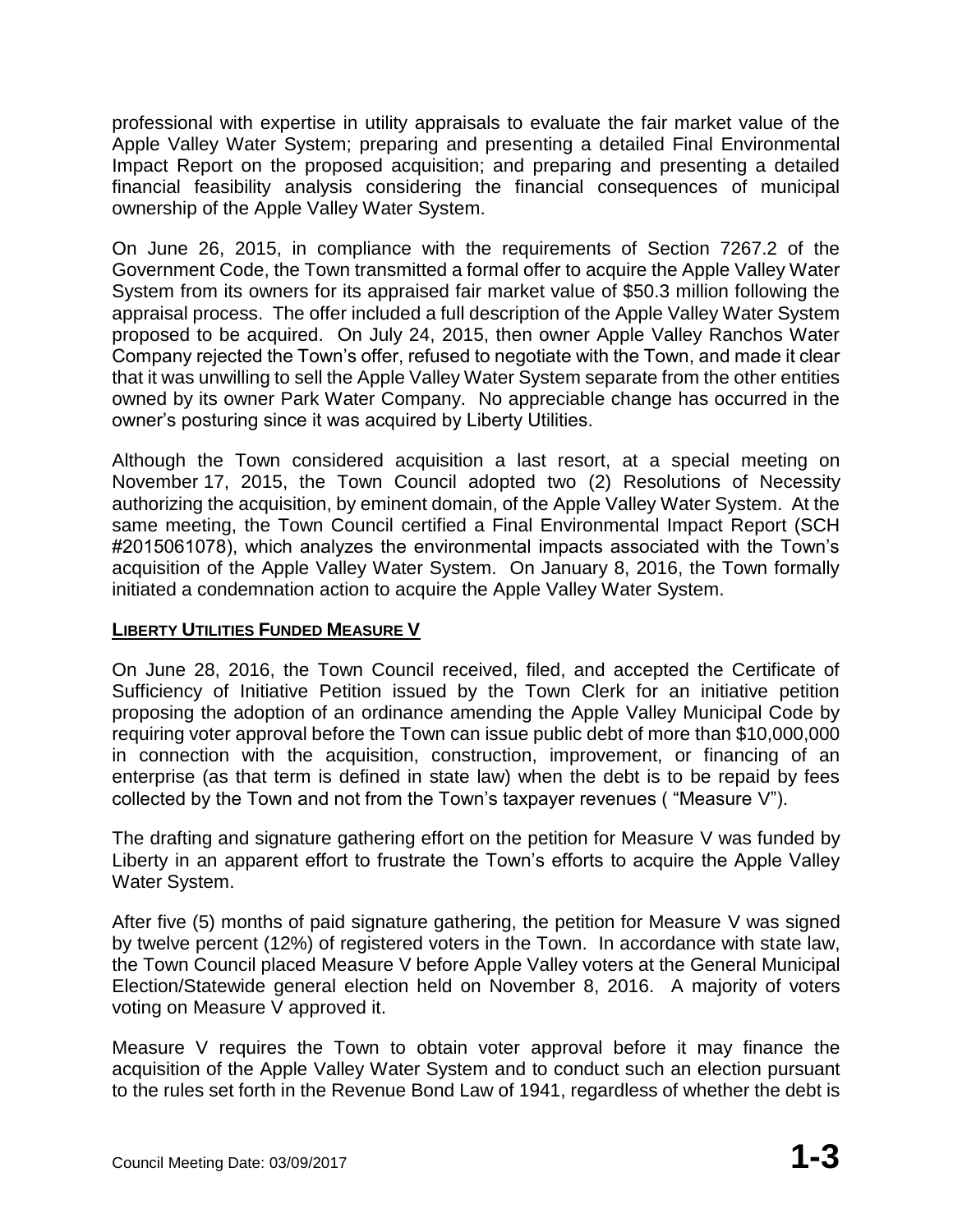in the form of revenue bonds. (Municipal Code, ch. 3.35(b)(2) [defining "public debt" to include "certificates of participation, or public leaseback"].)

Under the Revenue Bond Law of 1941 (Government Code section 54380 et seq.), the Town Council must adopt a resolution to submit the measure to the voters at a regular or special meeting of Council. The resolution must:

> (a) State that the purpose of issuing the debt is to finance the acquisition of the Apple Valley water system.

(b) State the estimated cost of the acquisition, construction, improvement and financing of the water system.

(c) State the principal amount of the debt.

(d) State the maximum rate of interest on the debt, which shall not exceed 12%. The interest rate may be either fixed or variable, and shall be payable at the times and in the manner specified in the resolution.

(e) Fix the election date.

(f) Fix the manner of holding the election.

(g) Fix the manner of voting on the issuance of the debt.

(h) State that in all other particulars the election shall be held and the votes canvassed pursuant to law for general municipal elections.

(i) State that the debt is payable exclusively from the revenues of the water system and from any other funds, including contributions, from any source which the Town may legally apply to the acquisition of the water system, except any and all proceeds of taxation, and that the debt will not be secured by the taxing power of the Town.

(Gov. Code, §§ 54382, 54384.)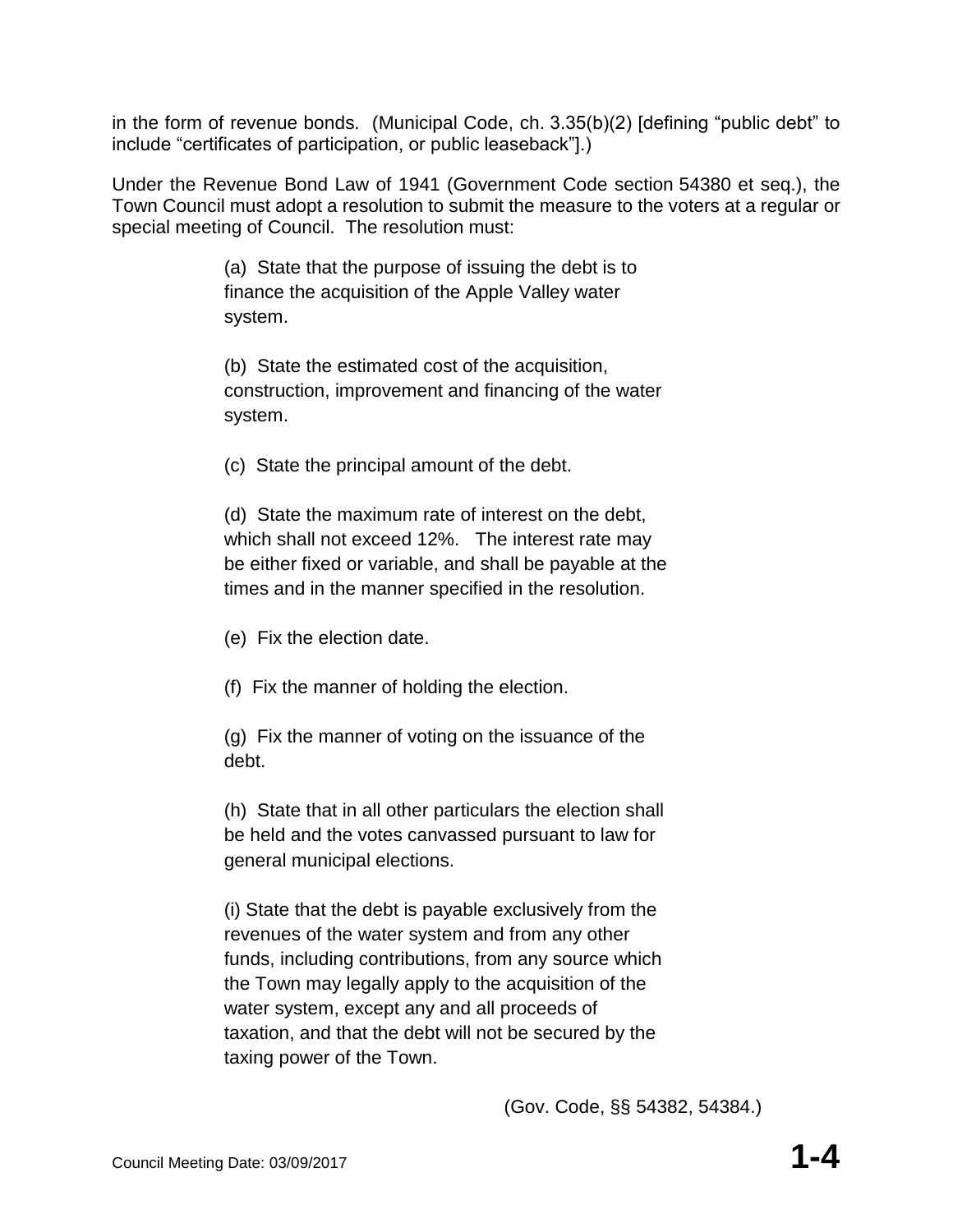The resolution must be published once a day for at least seven (7) days in a newspaper published at least six (6) days a week in the Town or published once a week for two (2) succeeding weeks in a newspaper published less than six (6) days a week in the Town. If there are no such newspapers, the resolution shall be posted in three (3) public places in the local agency for two (2) succeeding weeks. (Gov. Code, § 54385.) This may occur after the resolution is adopted.

# **PROPOSED ACTION:**

Pursuant to Elections Code Section 9222, Government Code Section 54380 et seq., and Municipal Code, Chapter 3.35, the Town may submit to its qualified voters, at an election held for that purpose, a request to authorize the Town to finance the acquisition of the Apple Valley Water System, including related expenses, by incurring debt, provided that the debt is repaid from revenues generated by the water system, and not from taxes. The measure must be approved by more than 50% of the voters who cast ballots in the election.

Town staff proposes that the following measure be put to voters at the June election:

Shall the Town of Apple Valley be authorized to finance the acquisition of the Apple Valley Water System, currently owned and operated by Liberty Utilities, including related expenses, by incurring debt in the maximum amount of \$150 million, provided that the debt is repaid from revenues generated by the water system, and not from taxes, and further that the Town conducts an annual independent audit?

In order to do so, the Town must adopt resolutions calling the election, setting forth the procedures for the filing of written arguments, and setting forth the procedures for the filing of rebuttal arguments. The Town Attorney's Office has prepared the attached Resolutions to achieve these requirements.

## **FISCAL IMPACT:**

As explained in the Impartial Analysis prepared by the Town Attorney for Measure V, the Town is required by Measure V to incur the costs normally associated with placing a measure on the ballot in San Bernardino County. The anticipated cost for placing a measure on the June 2017 ballot is \$222,000.

# **ATTACHMENTS:**

1. Resolution No. 2017-08 - A Resolution of the Town Council of the Town of Apple Valley Ordering, Calling, Providing for and Giving Notice of a Special Election to be Held on June 6, 2017 for the Purpose of Submitting to the Qualified Voters of Said Town a Proposition to Authorize Said Town to Finance the Acquisition of the Apple Valley Water System, Currently Owned and Operated by Liberty Utilities, Including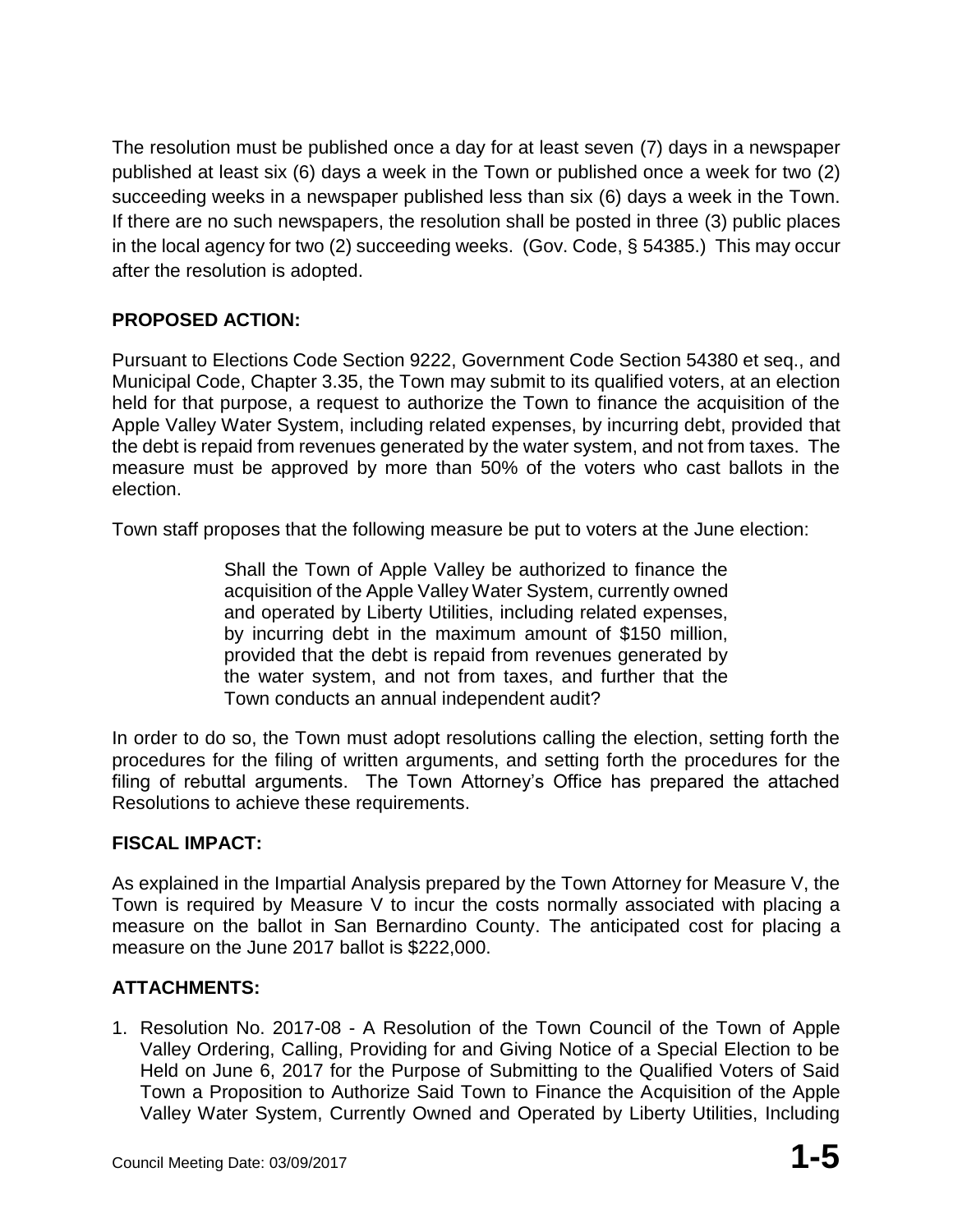Related Expenses, by Incurring Debt in the Maximum Amount of \$150 Million, Provided that the Debt is Repaid from Revenues Generated by the Water System, and not from Taxes, and further that the Town Conducts an Annual Independent Audit

- 2. Resolution No. 2017-09 A Resolution of the Town Council of the Town of Apple Valley, California, Setting Deadlines and Priorities for Filing Written Arguments Regarding a Town Measure and Directing the Town Attorney to Prepare an Impartial Analysis
- 3. Resolution No. 2017-10 A Resolution of the Town Council of the Town of Apple Valley, California, Providing for the Filing of Rebuttal Arguments for a Town Measure to be Placed on the June 6, 2017 Special Municipal Election Ballot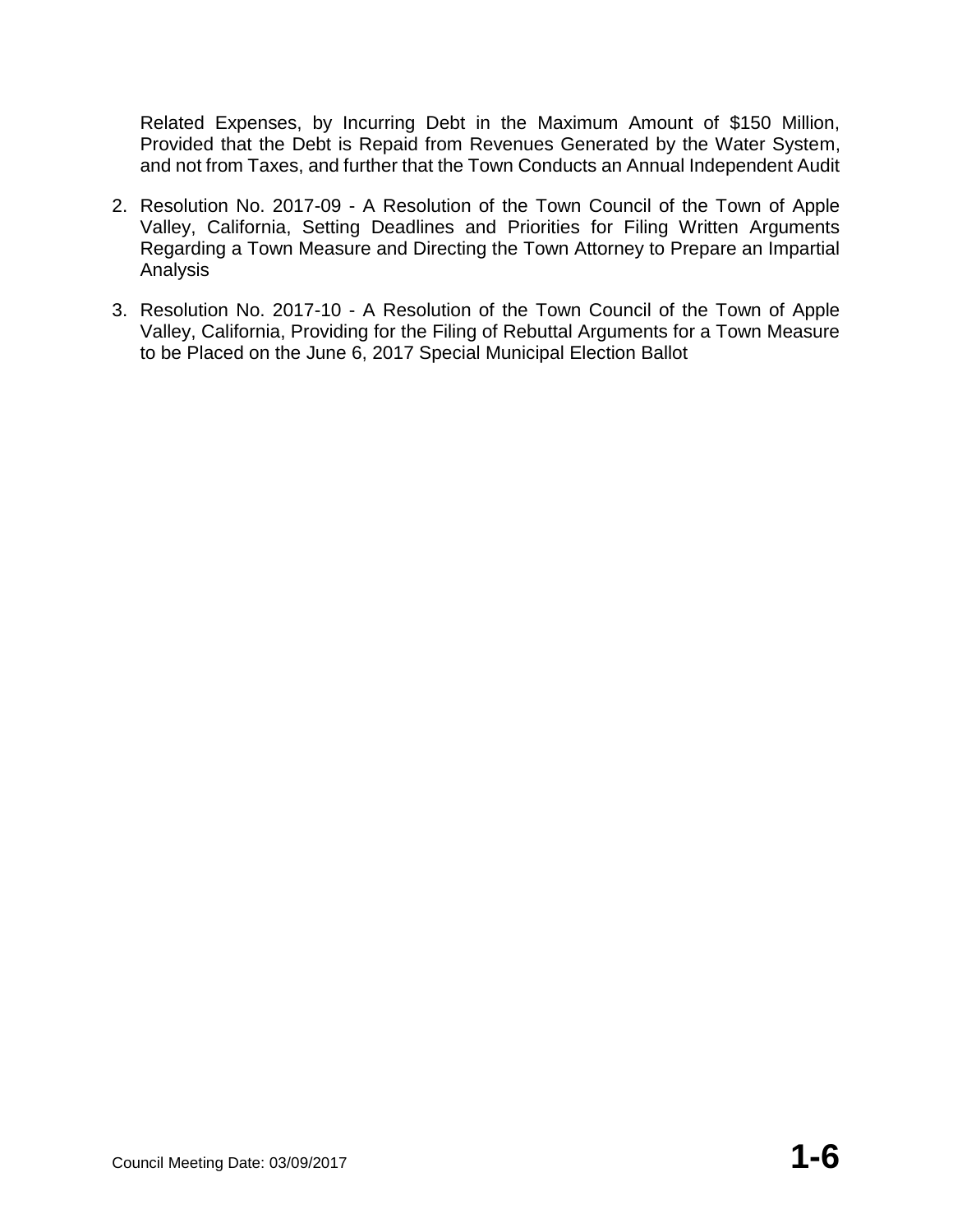#### **RESOLUTION NO. 2017-08**

**A RESOLUTION OF THE TOWN COUNCIL OF THE TOWN OF APPLE VALLEY ORDERING, CALLING, PROVIDING FOR AND GIVING NOTICE OF A SPECIAL ELECTION TO BE HELD ON JUNE 6, 2017 FOR THE PURPOSE OF SUBMITTING TO THE QUALIFIED VOTERS OF SAID TOWN A PROPOSITION TO AUTHORIZE SAID TOWN TO FINANCE THE ACQUISITION OF THE APPLE VALLEY WATER SYSTEM, CURRENTLY OWNED AND OPERATED BY LIBERTY UTILITIES, INCLUDING RELATED EXPENSES, BY INCURRING DEBT IN THE MAXIMUM AMOUNT OF \$150 MILLION, PROVIDED THAT THE DEBT IS REPAID FROM REVENUES GENERATED BY THE WATER SYSTEM, AND NOT FROM TAXES, AND FURTHER THAT THE TOWN CONDUCTS AN ANNUAL INDEPENDENT AUDIT**

**WHEREAS**, the Town is currently in the process of acquiring Apple Valley Ranchos Water Company's (now known as Liberty Utilities (Apple Valley Ranchos Water) Corp.) ("AVR") water supply and distribution system which serves the majority of the incorporated area of the Town as well as some outlying areas located in a portion of the incorporated City of Victorville and unincorporated San Bernardino County ("Apple Valley Water System"); and

**WHEREAS**, the proposed acquisition of the Apple Valley Water System was a response to a number of factors, including, but not limited to, the following: longstanding public concern about AVR's escalating water rates; the significantly higher water rates paid by customers of the Apple Valley Water System as compared to neighboring jurisdictions; lack of local control over water rates, service, expenditures, and policy; lack of responsiveness and accountability of AVR to concerns of ratepayers within the service area; and the lack of transparency in the operation of the Apple Valley Water System; and

**WHEREAS,** the acquisition amounts to a mere title transfer of the existing system from the Apple Valley Ranchos Water Company to the Town; and

**WHEREAS**, although the Town considered acquisition a last resort, in light of the foregoing factors, at a special meeting on November 17, 2015, the Town Council adopted two (2) Resolutions of Necessity authorizing the acquisition, by eminent domain, of the Apple Valley Water System; and

**WHEREAS**, on January 8, 2016, the Town initiated a formal condemnation action to acquire the Apple Valley Water System; and

**WHEREAS**, the Town Council, pursuant to Municipal Code, tit. 3, ch. 3.35, Elections Code Section 9222, and Government Code Section 54380 et seq., may submit to its qualified voters, at an election held for that purpose, the proposition of acquiring debt to provide funds for the acquisition, construction, improving or financing of an enterprise, including any or all expenses incidental thereto or connected therewith, to be paid from the revenues generated by that enterprise; and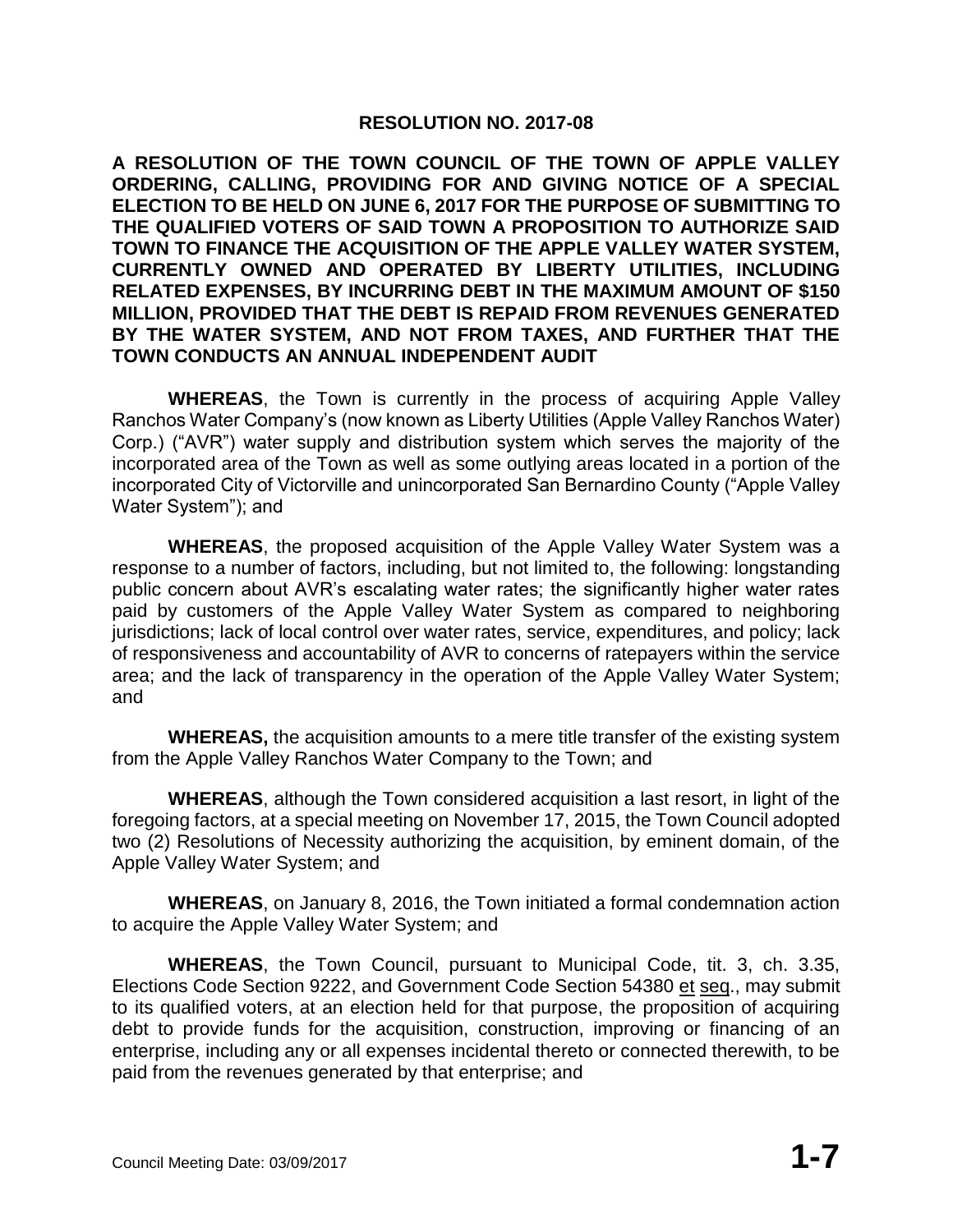**WHEREAS**, the Town may be required to pay an acquisition price for the Apple Valley Water System in excess of the current appraised value; and

**WHEREAS**, based upon an analysis of AVR's most recent Annual Report to the CPUC, Town staff has determined that, through the elimination of certain costs (profits, taxes intercompany service agreements, and corporate overhead/corporate office costs), the Town could support an acquisition cost of as much as \$150 million and either maintain or reduce rates; and

**WHEREAS**, the aforementioned analysis does not include the most recent rate increase granted by the CPUC or the proposed surcharges proposed in Advice Letter 216-W-A, which would likely increase the maximum amount the Town could pay and still maintain or reduce rates; and

**WHEREAS**, the Town Council wishes to submit to the qualified voters a request for authorization to acquire debt in a form to be determined in an amount not to exceed \$150 million (\$150,000,000) in order to finance an acquisition price of the Apple Valley Water System, pay capitalized interest on the debt, fund a debt service reserve fund, pay other costs associated with acquisition and fund a capital or operating reserve for the Apple Valley Water System; and

**WHEREAS**, such debt shall be payable exclusively from the revenues of the water enterprise and such other funds relating to the debt issuance, shall not be secured by the taxing power of the Town, and shall be subject to annual independent audit; and

**WHEREAS,** in an abundance of caution and to provide transparency regarding the acquisition, the Town prepared and circulated an Environmental Impact Report (SCH#2015061078) ("EIR") pursuant to the California Environmental Quality Act (Public Resources Code section 21000 et seq.; 14 Cal. Code Regs. Section 15000 et seq.) ("CEQA"); and

**WHEREAS,** on November 17, 2015, the Town certified the EIR, found that the acquisition would not result in any potentially significant impacts to the environment, and approved the acquisition via Town Council Resolution No. 2015-42; and

**WHEREAS**, according to Public Resources Code section 21166 and section 15162 of Title 14 of the California Code of Regulations, when an EIR has been prepared for a project pursuant to CEQA, no subsequent or supplemental environmental impact report shall be required by the lead agency unless substantial changes are proposed to the project or substantial changes occur with respect to circumstances under which the project is undertaken that require major revisions to the EIR, or new information becomes available that was not previously available that shows that the project will have a new or more significant environmental effect; and

**WHEREAS,** to the extent that any CEQA review for the Measure described herein is required, such CEQA review has already been satisfied through the Town's certification of its previously prepared EIR; and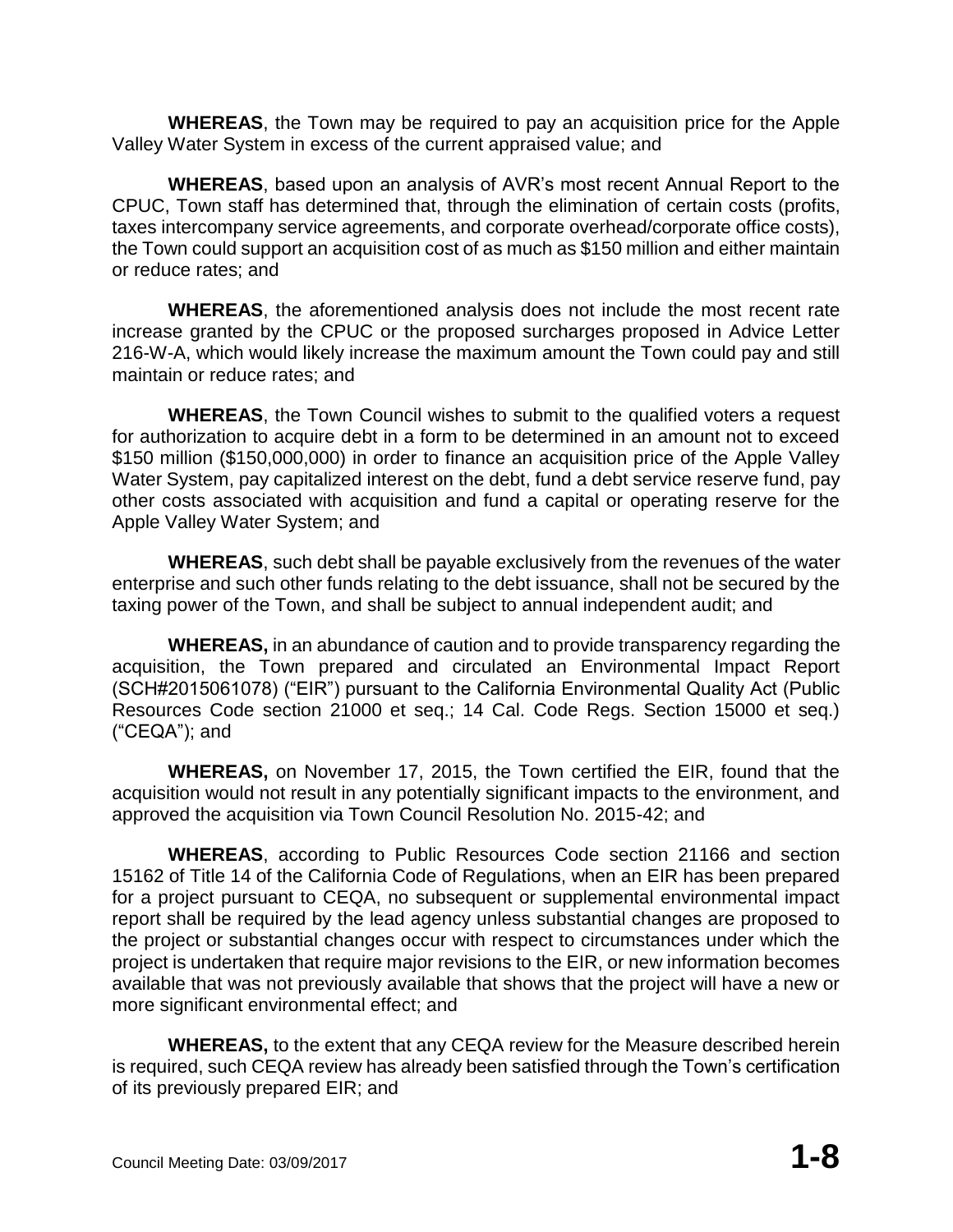**WHEREAS**, the Town Council has determined that it is necessary for the Town to incur indebtedness for the purpose of financing the acquisition of the Apple Valley Water System.

## **NOW, THEREFORE, THE APPLE VALLEY TOWN COUNCIL DOES HEREBY RESOLVE:**

**SECTION 1. Recitals**. The recitals stated above are true and correct and are incorporated herein by reference. Resolutions 2015-42, 2015-43, and 2015-44, adopted at the special meeting of the Town Council on November 17, 2015, and the staff reports associated therewith, are incorporated herein by reference.

**SECTION 2**. **Special Election**. That pursuant to Sections 1000, 1400, and 9222 of the California Elections Code, the Town of Apple Valley may hold a special election on Tuesday, June 6, 2017 to submit to the qualified voters of the Town a certain proposition, namely: A proposition hereinafter set forth in Section 8 for authorizing the Town to incur debt therefor, in the principal amount stated in the ballot proposition hereinafter set forth, and for the objectives and the purposes set forth herein and in said ballot proposition with further particulars as follows:

(i) That the estimated cost of the acquisition of the Apple Valley Water System and financing the start-up costs of the Apple Valley Water System could amount up to \$150 million. The estimated cost of said municipal acquisition includes the following: (a) legal or other fees incidental to or connected with any litigation, negotiation or entering into of contracts associated with the acquisition of the water enterprise, or authorizing and incurring the debt, and (b) the costs of printing the financial documents and other costs and expenses incidental to or connected with the debt.

(ii) That the maximum rate of interest to be paid on said indebtedness shall not exceed the maximum rate permitted by law, to wit, twelve percent (12%) per annum, the actual rate or rates of interest on said debt to be determined at or prior to the time it is incurred. Such interest may be at fixed or variable rates. Said interest shall be payable daily, weekly, monthly or semi-annually except that interest for the first year may be made payable at the end of said year.

(iii) That if the proposition for the incurring of debt so submitted receives the requisite number of votes required by law, being a majority, in favor of the qualified electors voting on such proposition, the Town may incur debt not in excess of the amount stated in such proposition for the object and purpose set forth in such proposition.

(iv) That the debt shall be payable exclusively from the revenues of the water system and from any other funds, including contributions, from any source which the Town may legally apply to the acquisition of the water system, except any and all proceeds of taxation; that the debt will not be secured by the taxing power of the Town; and that the Town shall conduct an annual independent audit.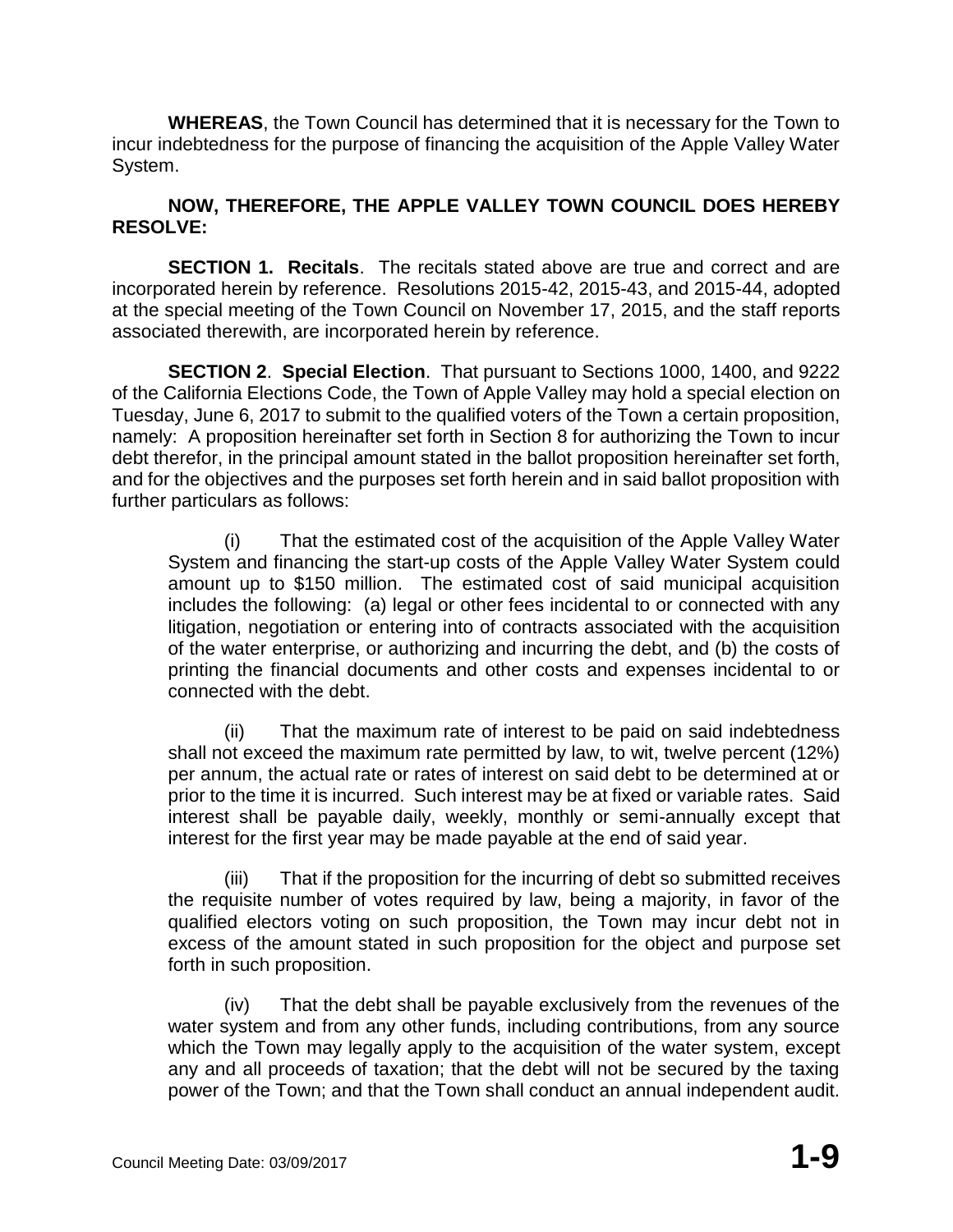**SECTION 3. Polling Places.** The Town Clerk shall request the Board of Supervisors of the County of San Bernardino to permit the Registrar of Voters to cause the precincts, polling places and election officers for said election to be established, to cause all election materials to be printed and mailed to each registered voter in the Town of Apple Valley, to cause all election supplies to be delivered to each polling place, and to cause the returns of said election to be canvassed and to certify the same to the Town Council of the Town of Apple Valley.

**SECTION 4**. **Notice.** Notice of the time and place of the election is hereby given. The Town Clerk is authorized, instructed, and directed to give further or additional notice of the election, in time, form and manner as required by law.

**SECTION 5. Election Supplies.** The Town Clerk is authorized, instructed and directed to procure and furnish any and all official ballots, notices, printed matter and all supplies, equipment, and paraphernalia that may be necessary in order to properly and lawfully conduct the election. The ballots to be used at the election shall be in form and content as required by law.

**SECTION 6. Election Costs.** Town staff is hereby authorized and directed to appropriate the necessary funds to pay for the Town's cost of placing the Measure on the election ballot.

**SECTION 7. Compliance with CEQA.** The Town Council hereby finds and determines that, to the extent any CEQA review is required for the proposed Measure, such review was previously completed when the Town certified the EIR for the acquisition (SCH#2015061078) via Town Council Resolution No. 2015-42. Based on the substantial evidence set forth in the record, the Town Council further finds and determines that no subsequent or supplemental environmental review is required for the Resolution because none of the conditions under Public Resources Code section 21166 or section 15162 of Title 14 of the California Code of Regulations requiring the need for further subsequent review have occurred. Specifically, the Town Council finds that no additional environmental review is required because no substantial changes are proposed to the acquisition, no substantial changes have arisen with respect to the circumstances under which the acquisition will be undertaken, and no new information has become available showing that the acquisition will have a new or more significant environmental effect.

**SECTION 8**. **Purpose of Election; Ballot Measure**. As required by Section 13247 of the Elections Code, the ballot measure shall be printed in substantially the following form: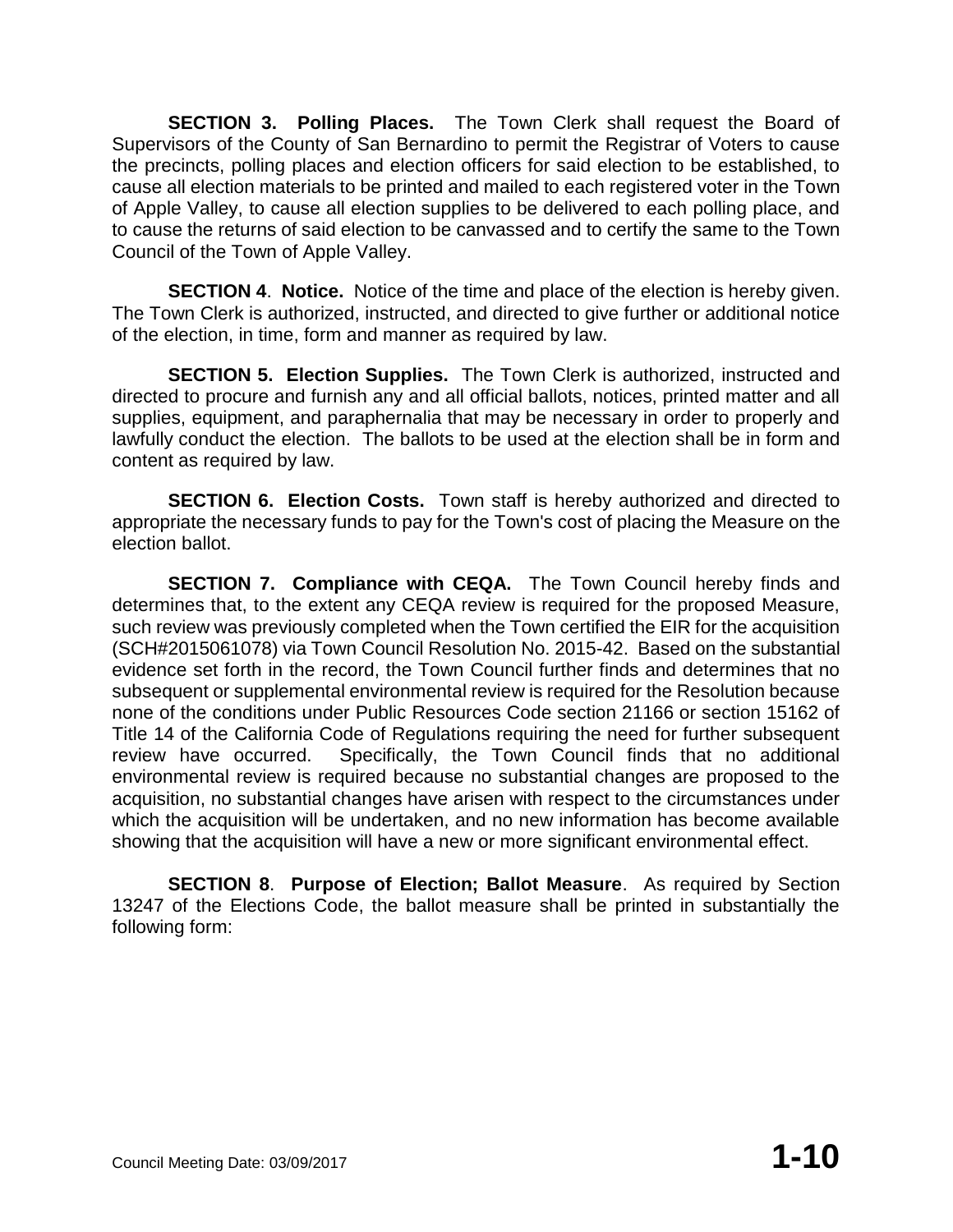#### **BALLOT MEASURE (ABBREVIATED STATEMENT/BALLOT LABEL)**

**MEASURE "\_\_\_": Shall the Town of Apple Valley be authorized to finance the acquisition of the Apple Valley water system, currently owned and operated by Liberty Utilities, including related expenses, by incurring debt in the maximum amount of \$150,000,000, provided that the debt is repaid from revenues generated by the water system, and not from taxes, and further that the Town conducts an annual independent audit**? Yes/No

**SECTION 9**. **Election Pursuant to Law**. That except as otherwise provided in this Resolution, the election called hereby shall be held and the votes canvassed pursuant to law for other Town elections.

**SECTION 10**. **Publication**. Pursuant to Government Code Section 54385, the Town Clerk is hereby directed to publish this Resolution in full once a week for two (2) weeks in the newspaper of general circulation for the Town, and in each edition thereof during each day of publication.

**SECTION 11. Custodian of Record.** The documents and materials that constitute the record of proceedings on which this Resolution has been based are located at Apple Valley Town Hall, 14955 Dale Evans Parkway, Apple Valley, California. The custodian for these records is the office of the Town Manager.

**SECTION 12**. **Severability.** The provisions of this Resolution are severable and if any provision of this Resolution is held invalid, that provision shall be severed from the Resolution and the remainder of this Resolution shall continue in full force and effect, and not be affected by such invalidity.

**SECTION 13**. **Effective Date**. This Resolution shall become effective immediately upon its adoption.

**SECTION 14**. **Certification.** The Town Clerk shall certify to the adoption of this Resolution.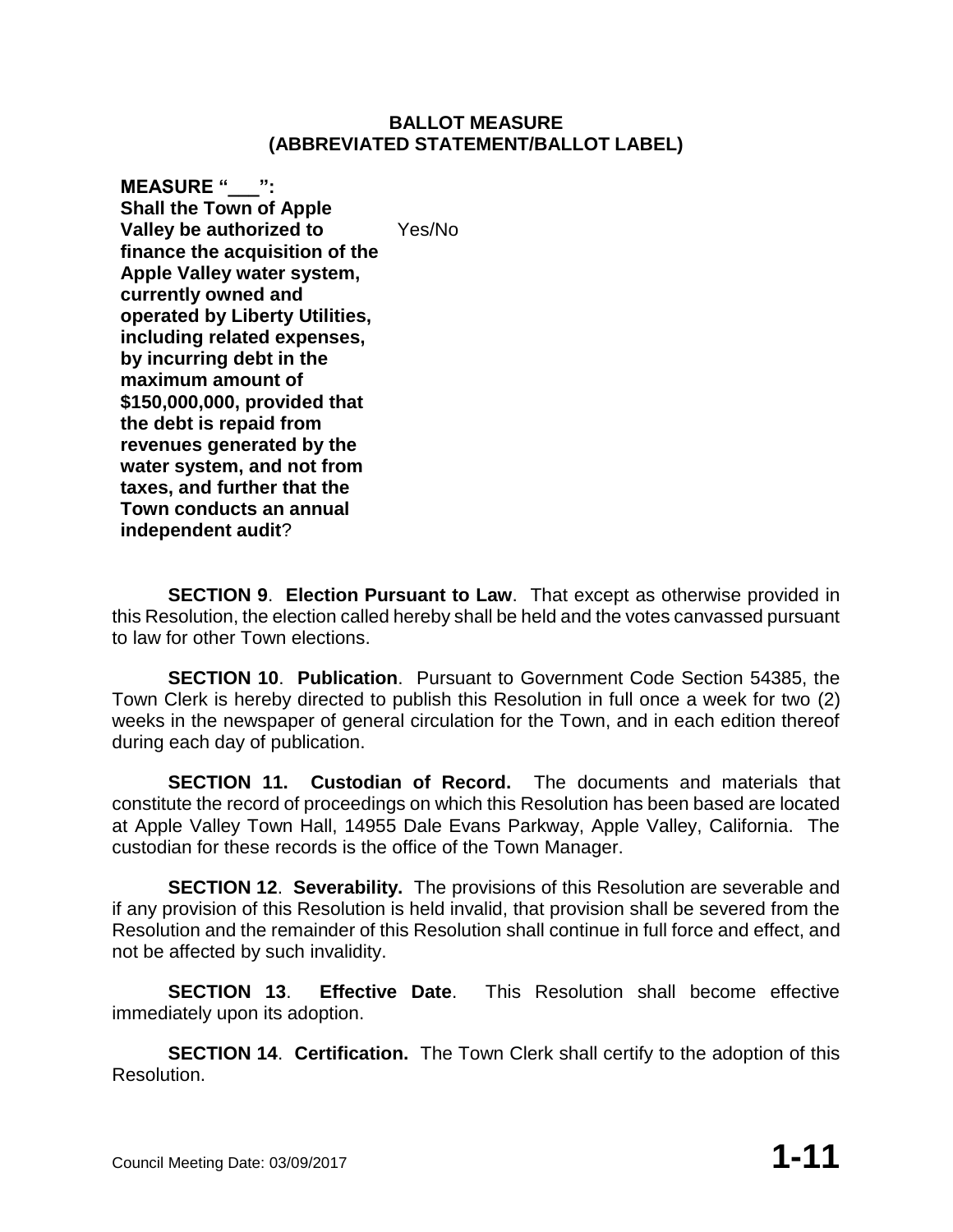PASSED, APPROVED, AND ADOPTED this 9th day of March, 2017.

\_\_\_\_\_\_\_\_\_\_\_\_\_\_\_\_\_\_\_\_\_\_\_\_\_\_\_\_\_\_\_\_\_\_\_\_\_ Mayor Pro Tem Art Bishop

ATTEST:

Debra Thomas, Deputy Town Clerk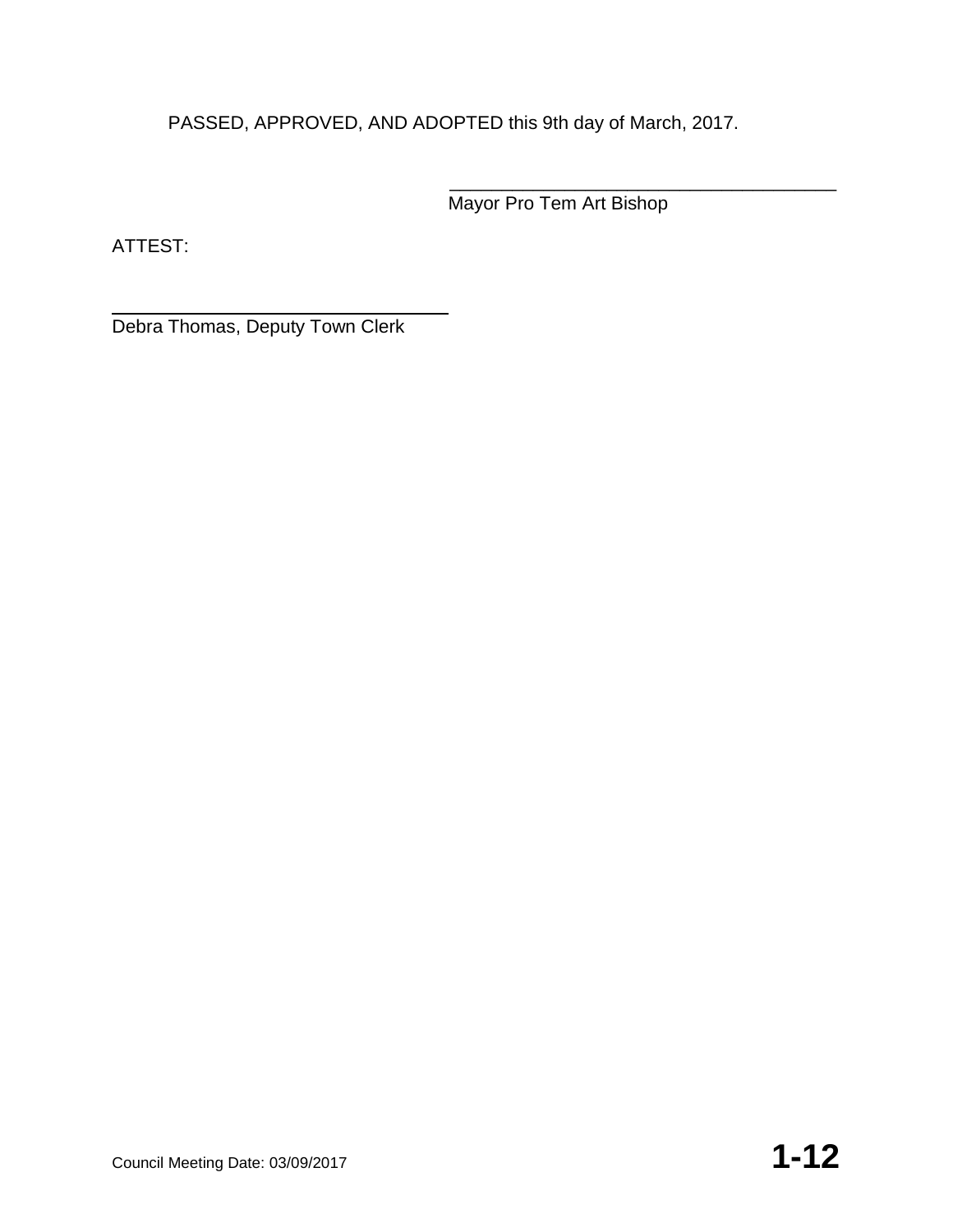## **RESOLUTION NO. 2017-09**

#### **A RESOLUTION OF THE TOWN COUNCIL OF THE TOWN OF APPLE VALLEY, CALIFORNIA, SETTING DEADLINES AND PRIORITIES FOR FILING WRITTEN ARGUMENTS REGARDING A TOWN MEASURE AND DIRECTING THE TOWN ATTORNEY TO PREPARE AN IMPARTIAL ANALYSIS**

**WHEREAS**, on March 9, 2017, the Town Council of the Town of Apple Valley adopted Resolution No. 2017-08, calling, providing for and giving notice of a Special Municipal Election to be held in the Town of Apple Valley on June 6, 2017, at which time there will be submitted to the voters the following Measure:

| <b>MEASURE " ":</b><br>Shall the Town of Apple Valley be<br>authorized to finance the acquisition of<br>the Apple Valley water system,<br>currently owned and operated by                                                                                                                       | <b>YES</b> |
|-------------------------------------------------------------------------------------------------------------------------------------------------------------------------------------------------------------------------------------------------------------------------------------------------|------------|
| Liberty Utilities, including related<br>expenses, by incurring debt in the<br>maximum amount of \$150,000,000,<br>provided that the debt is repaid from<br>revenues generated by the water<br>system, and not from taxes, and<br>further that the Town conducts an<br>annual independent audit? | NO.        |

### **NOW, THEREFORE, THE TOWN COUNCIL OF THE TOWN OF APPLE VALLEY, CALIFORNIA, DOES RESOLVE, DECLARE, DETERMINE AND ORDER AS FOLLOWS:**

**SECTION 1.** The Town Council authorizes (i) the Town Council or any member or members of the Town Council; (ii) any individual voter eligible to vote on the above Measure; (iii) a bona fide association of such citizens; or (iv) any combination thereof, to file written arguments, not exceeding 300 words, in favor of or against the Measure, accompanied by the printed name(s) and signature(s) of the author(s) submitting it, in accordance with Article 4, Chapter 3, Division 9 of the Elections Code of the State of California. The arguments may be changed or withdrawn until and including the date fixed below by the Town Clerk, after which no arguments for or against the Measure may be submitted to the Town Clerk.

The deadline to submit arguments for or against the Measure pursuant to this Resolution is declared by the Town Clerk to be **5:00 p.m. on March 23, 2017**. The arguments shall be filed with the Town Clerk, signed, with the printed name(s) and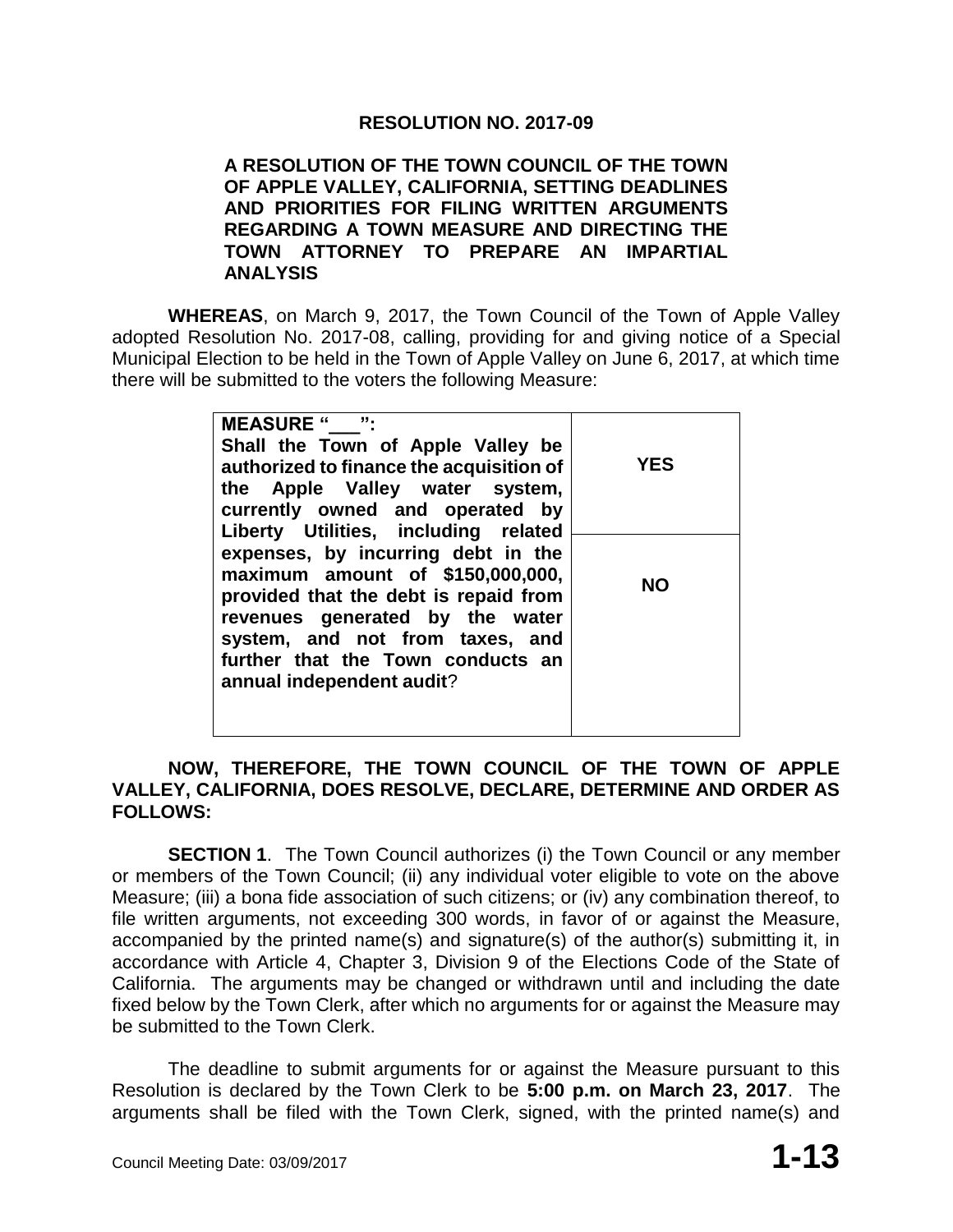signature(s) of the author(s) submitting it, or if submitted on behalf of an organization, the name of the organization, and the printed name and signature of at least one (1) of its principal officers who is the author of the argument.

**SECTION 2.** The Town Council directs the Town Clerk to transmit a copy of the Measure to the Town Attorney. In accordance with California Elections Code section 9280, the Town Attorney shall prepare an impartial analysis of the Measure not exceeding 500 words showing the effect of the Measure on the existing law and the operation of the Measure, and shall transmit such impartial analysis to the Town Clerk not later than the deadline for submittal of arguments for or against the Measure, as set forth in this Resolution. The impartial analysis shall include a statement indicating that the Measure was placed on the ballot by the Town Council. In the event the entire text of the Measure is not printed on the ballot, nor in the voter information portion of the sample ballot, there shall be printed immediately below the impartial analysis, in no less than 10-font bold type, the following: "The above statement is an impartial analysis of Ordinance or Measure . If you desire a copy of the ordinance or measure, please call the Office of the Town Clerk at (760) 240-7000 ext. 7800 and a copy will be mailed at no cost to you."

**SECTION 3.** The provisions of this Resolution shall apply only to the Special Election to be held on June 6, 2017.

**SECTION 4.** This Resolution shall take effect immediately upon its adoption.

**SECTION 5.** The Mayor shall sign this Resolution and the Town Clerk shall certify to the passage and adoption of this Resolution.

PASSED, APPROVED, AND ADOPTED this 9th day of March, 2017.

ATTEST:

\_\_\_\_\_\_\_\_\_\_\_\_\_\_\_\_\_\_\_\_\_\_\_\_\_\_\_\_\_\_\_\_\_ Mayor Pro Tem Art Bishop

Debra Thomas, Deputy Town Clerk

\_\_\_\_\_\_\_\_\_\_\_\_\_\_\_\_\_\_\_\_\_\_\_\_\_\_\_\_\_\_\_\_\_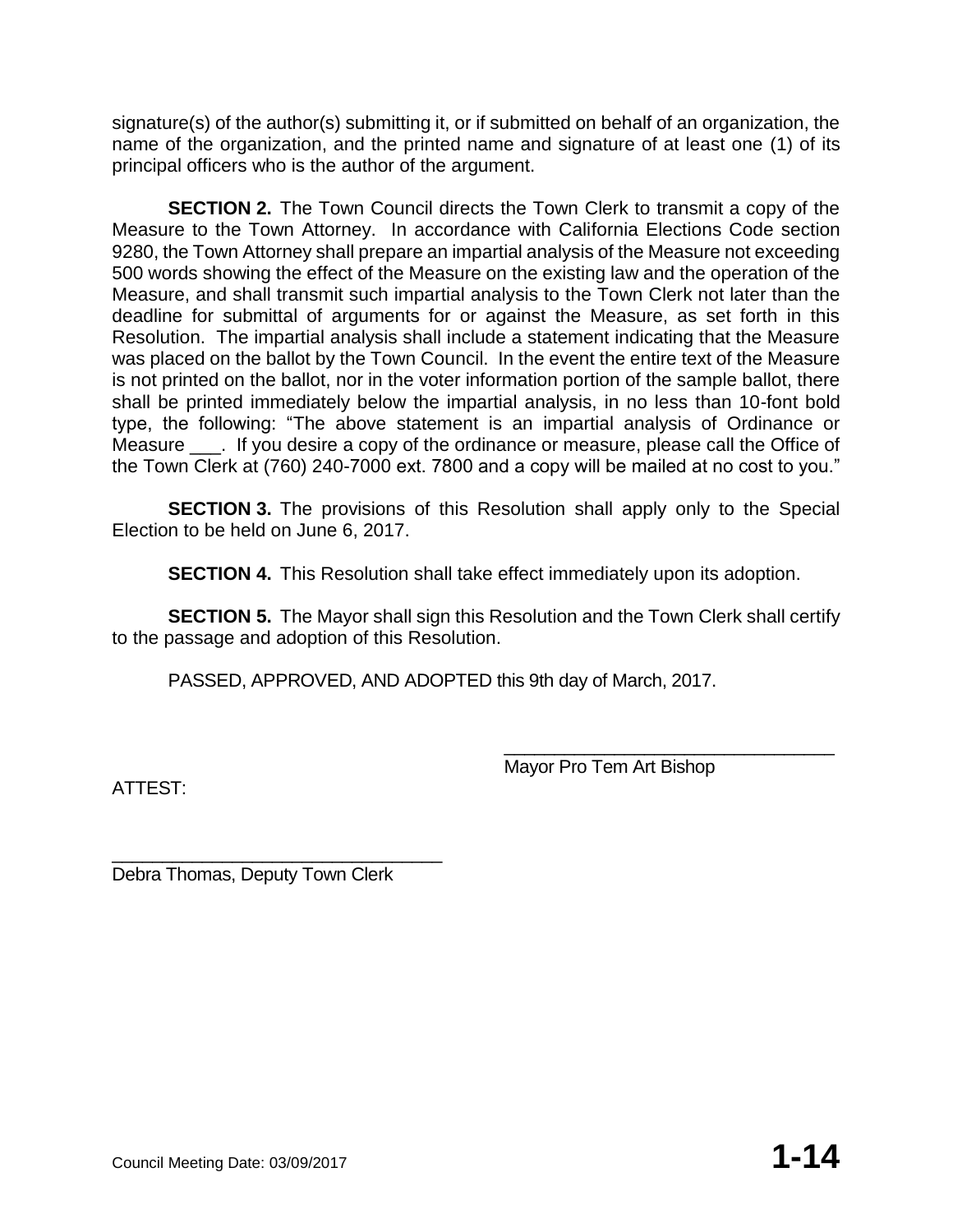## **RESOLUTION NO. 2017-10**

# **A RESOLUTION OF THE TOWN COUNCIL OF THE TOWN OF APPLE VALLEY, CALIFORNIA, PROVIDING FOR THE FILING OF REBUTTAL ARGUMENTS FOR A TOWN MEASURE TO BE PLACED ON THE JUNE 6, 2017 SPECIAL MUNICIPAL ELECTION BALLOT**

**WHEREAS,** on March 9, 2017, the Town Council of the Town of Apple Valley adopted Resolution No. 2017-08 calling, providing for and giving notice of a Special Municipal Election to be held in the Town of Apple Valley on June 6, 2017, at which time there will be submitted to the voters the following Measure:

| "<br><b>MEASURE "</b>                   |            |
|-----------------------------------------|------------|
| Shall the Town of Apple Valley be       | <b>YES</b> |
| authorized to incur debt to finance the |            |
| acquisition of the Apple Valley water   |            |
| system, currently owned and operated    |            |
| by Liberty Utilities, including related |            |
| expenses, by incurring debt in the      | <b>NO</b>  |
| maximum amount of \$150,000,000,        |            |
| provided that the debt is repaid from   |            |
| revenues generated by the water         |            |
| system, and not from taxes, and         |            |
| further that the Town conducts an       |            |
| annual independent audit?               |            |
|                                         |            |
|                                         |            |

**WHEREAS,** California Elections Code sections 9285 authorizes the Town Council by majority vote to adopt provisions to provide for the filing of rebuttal arguments for Town Measures submitted at municipal elections.

# **NOW, THEREFORE, THE TOWN COUNCIL OF THE TOWN OF APPLE VALLEY, CALIFORNIA, DOES RESOLVE, DECLARE, DETERMINE AND ORDER AS FOLLOWS:**

**SECTION 1**. Pursuant to California Elections Code Section 9285, when the elections official has selected the arguments for and against the Measure which will be printed and distributed to the voters, the elections official shall send a copy of an argument in favor of the Measure to the authors of the argument against the Measure and a copy